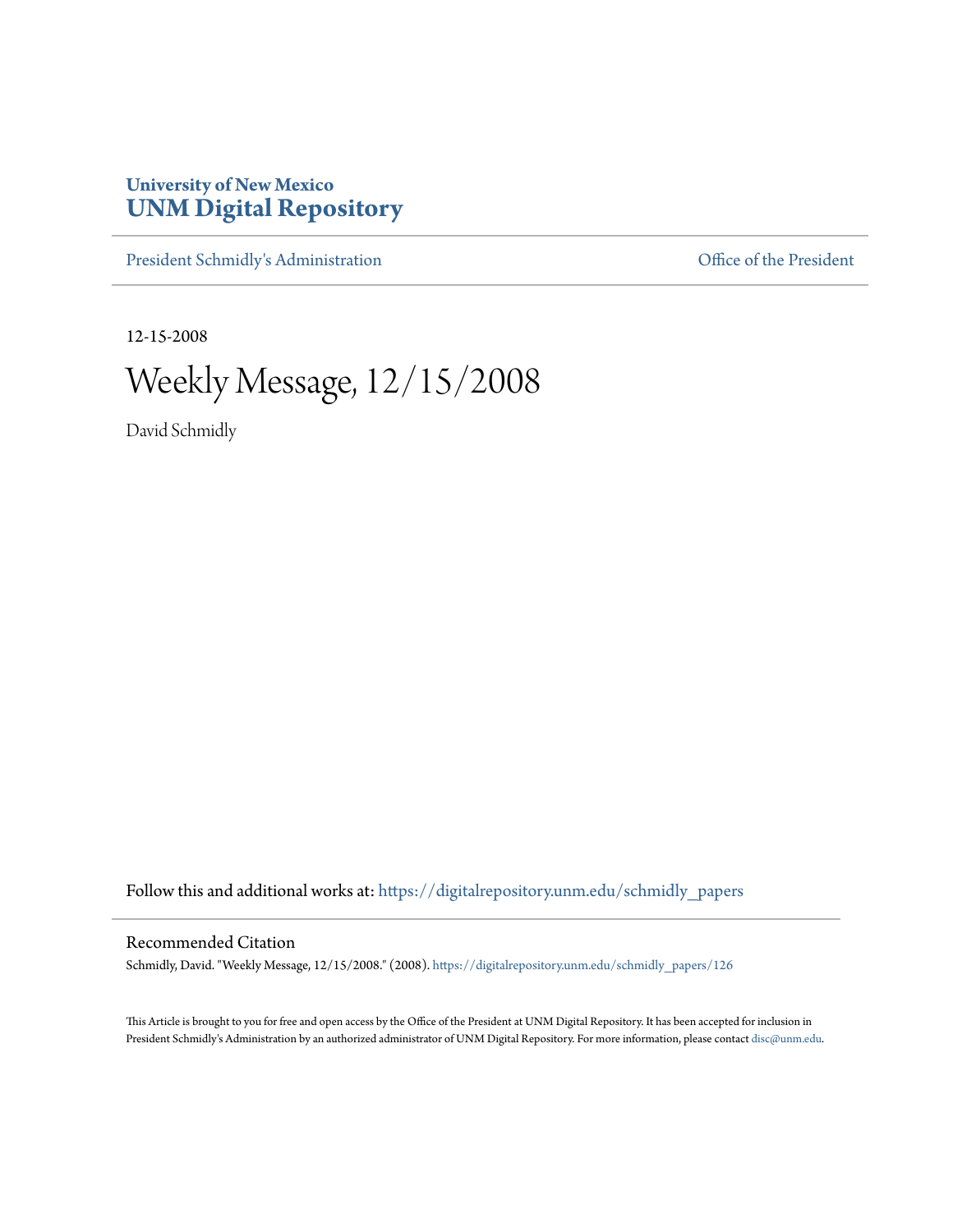## Good morning.

I want to begin by extending the best wishes of the entire UNM community to those of our students who will be graduating this Friday night. You have each achieved a real milepost in your lives, one that reflects countless hours of hard work, sacrifice, dedication and persistence. Congratulations – not just to you, but to all those in each of your lives who made this moment possible: your family and loved ones (and let's not forget the many teachers, professors and counselors who inspired you to this moment). You will always have a place at the UNM table as members of our alumni family. Commencement ceremonies will take place Friday at 6 p.m. at The Pit.

Congratulations are also in order for Dr. Julia Fulghum, who was appointed by Provost Ortega last week as Vice President for Research. Having served as interim Vice President for these past six months, Dr. Fulghum demonstrated both extraordinary professional skills and a remarkable ability to work in easy collaboration with others. Under her leadership, Research has made remarkable progress, and we have every reason to expect more to come in the years ahead. Please join me in congratulating our friend and colleague.

A warm Lobo welcome to our 29th head football coach, Mike Locksley, who burst onto the Albuquerque scene last week full of high-octane energy for the challenging work ahead. Like Athletic Director Paul Krebs said, Coach Locksley impressed us right from the start with his infectious enthusiasm and strong, winning record, including his most recent stint as offensive coordinator at Illinois. Coach Locksley says he's passionate about his family – and the Lobo Nation is now his family. Welcome to the family, Coach!

By the way, I hope you'll join me and thousands of other football fans at University Stadium for the New Mexico Bowl on Saturday, December 20. Fresno State will take on Colorado State, and kickoff is at noon. UNM faculty, students and staff can buy tickets at the discounted price of \$20 with a valid ID.

Speaking of the UNM family, let me extend my thanks to those who've written and called to express their support for me following Friday afternoon's Town Hall Meeting.

Fear is normal when times are tough, and I suppose it's inevitable that at times like these, we are all capable of letting our anger and frustration get the best of us.

Nevertheless, let's not lose our perspective: we're far better situated than most public institutions of our size. In large part, this is because we engaged in this strategic planning effort – including the hiring and pay raise pause – when Governor Richardson and legislative leaders warned us on October 17 about the possibility of mid-year budget rescissions.

It's also normal, at any University, for rumors to circulate – but it is irresponsible to alarm people in a public forum without checking the facts first. Let me reiterate what Dr. Paul Roth has already made clear: there is NO plan to put ANY employees on furlough – at the Health Sciences Center or elsewhere. Never has been.

No one person has all the answers to navigate through times like these, which is why I reached out to seek your advice, explain our efforts and hopefully provide some measure of reassurance.